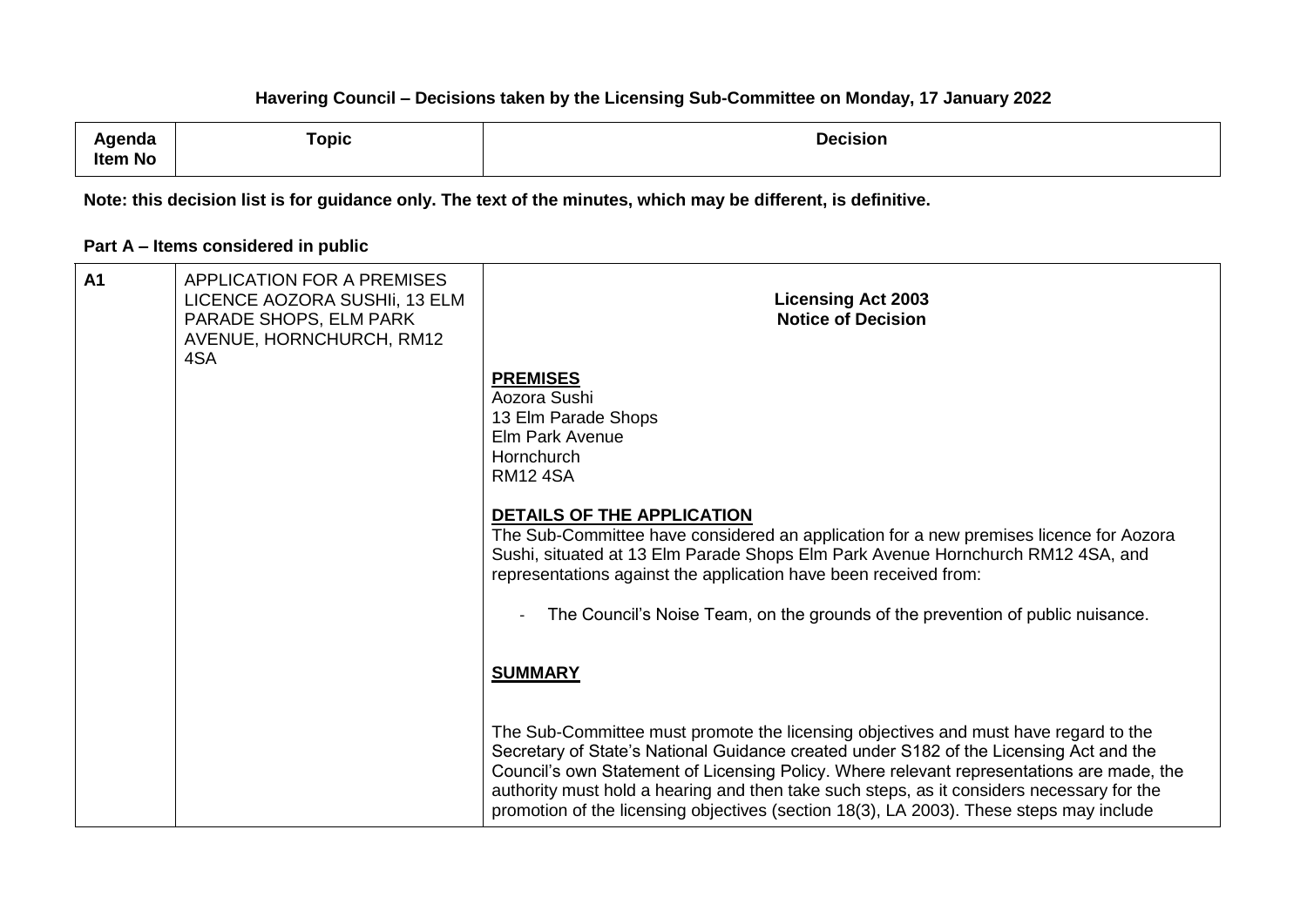| Agenda<br><b>Item No</b> | Горіс | <b>Decision</b><br>. |
|--------------------------|-------|----------------------|
|                          |       |                      |

|                 | rejecting the application, or modifying the conditions to the extent that the authority considers<br>necessary for the promotion of the licensing objectives                                                                                                                   |
|-----------------|--------------------------------------------------------------------------------------------------------------------------------------------------------------------------------------------------------------------------------------------------------------------------------|
| <b>DECISION</b> |                                                                                                                                                                                                                                                                                |
| follows         | Having considered and heard all of the evidence, the Sub-Committee grant the application as                                                                                                                                                                                    |
|                 | <b>Premises Opening and Closing Times:</b>                                                                                                                                                                                                                                     |
|                 | Sunday to Thursday from 11:00 to 23:00 including Bank Holidays<br>ii) Friday & Saturday from 11:00 hours to 00:00 hours                                                                                                                                                        |
|                 | Provision of the sale of alcohol                                                                                                                                                                                                                                               |
|                 | iii) Sunday to Thursday from 11:00 to 23:00 including Bank Holidays                                                                                                                                                                                                            |
|                 | iv) Friday & Saturday from 11:00 hours to 00:00 hours                                                                                                                                                                                                                          |
|                 | Provision of late night refreshment                                                                                                                                                                                                                                            |
|                 | v) Friday & Saturday from 23:00 hours to 00:00 hours                                                                                                                                                                                                                           |
|                 | In arriving to a determination, the members noted the Council's Noise Team made<br>representations against the application as relevant authority. Representative authorities act as<br>source of advice to members, and on this occasion, the members heard that the Council's |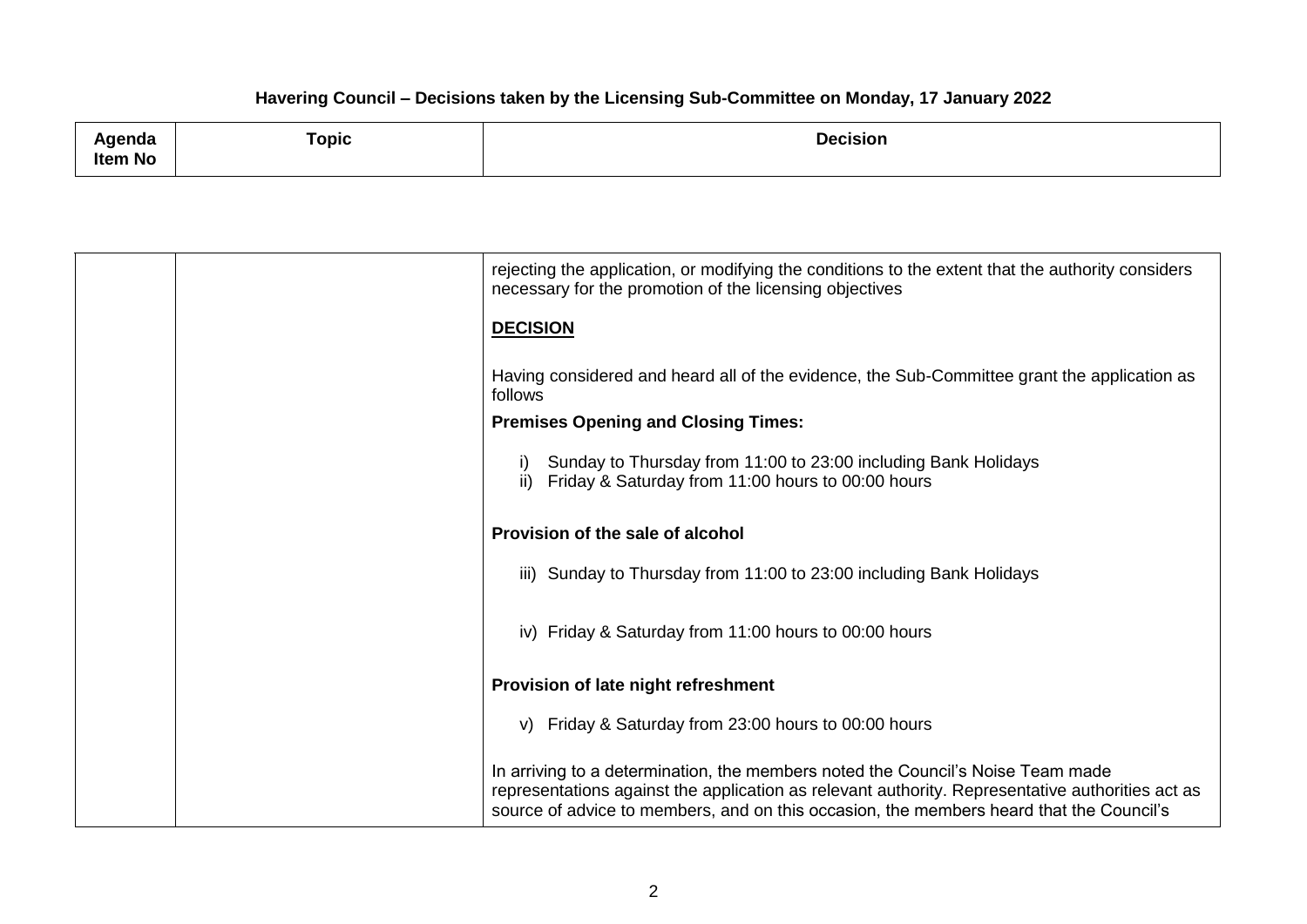| _______<br>∖genda<br>"ט<br><b>Item No</b> | <b>Topic</b> | Decision |
|-------------------------------------------|--------------|----------|
|                                           |              |          |

|  | Noise team expressed their concerns of noise nuisance to be caused to residents should the<br>application be granted as requested.                                                                                                                                                                                                                                                                                                                                                                                                                                                                                                                                                                                                                                                                                                                        |
|--|-----------------------------------------------------------------------------------------------------------------------------------------------------------------------------------------------------------------------------------------------------------------------------------------------------------------------------------------------------------------------------------------------------------------------------------------------------------------------------------------------------------------------------------------------------------------------------------------------------------------------------------------------------------------------------------------------------------------------------------------------------------------------------------------------------------------------------------------------------------|
|  | Since the written representations against the application, The Council's Noise Team had<br>examined the council's revised statement of licensing policy. During the hearing, they stated<br>they take no issue with the premises being permitted to provide late night refreshment and<br>provision of the sale of alcohol on Fridays and Saturdays up until midnight but maintain their<br>position that the sale of alcohol and late night refreshment from Sundays to Thursdays up until<br>midnight will cause public nuisance to residents.                                                                                                                                                                                                                                                                                                          |
|  | The Council's Noise Team stated that although no complaints have been received concerning<br>the premises, the premises sits directly underneath residential home. There are also residential<br>homes opposite the premises. During the evenings, the area can be described as more of<br>residential area than a commercial area. Given the location of the premises, permitting the<br>premises to sell alcohol and late night refreshment after 11pm will cause residents above the<br>premises to suffer from noise pollution caused by delivery drivers and patrons of the premises.                                                                                                                                                                                                                                                                |
|  | The members accepted this representation as the members were told by the applicant that the<br>premises relies mostly on delivery sales. The members found that it is more than likely that<br>delivery drivers attending and leaving the premises will cause noise pollution to residents. This<br>will be caused by the noise generated from the vehicles used by the delivery drivers, such as<br>mopeds, and from the congregation of delivery drivers waiting to collect orders from the<br>premises. The members found that their concerns are consistent with the council's statement<br>of licensing policy and their own knowledge of the area as the hours of 11pm and beyond will<br>fall within what is described as sensitive hours. These hours are sensitive as noise will be more<br>audible and will travel further around the premises. |
|  | The members concerns also extends to customers attending the premises after 11pm. Their<br>entrance and egress from the premises will cause noise to travel to residents above and                                                                                                                                                                                                                                                                                                                                                                                                                                                                                                                                                                                                                                                                        |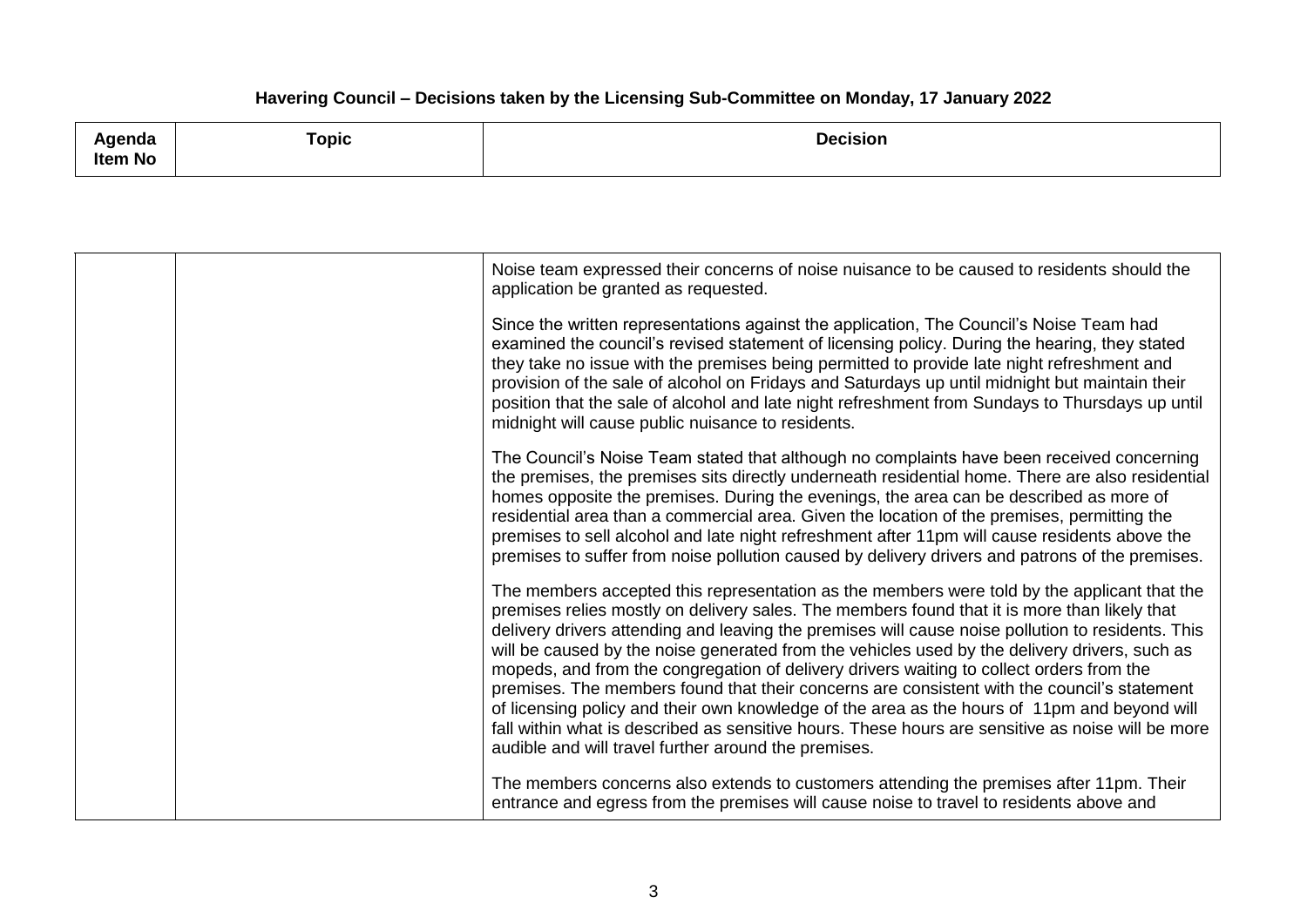| Agenda                                                                                                                     | Горіс | <b>Decision</b> |
|----------------------------------------------------------------------------------------------------------------------------|-------|-----------------|
| Item No<br>the contract of the contract of the contract of the contract of the contract of the contract of the contract of |       |                 |

|  | opposite the premises. The members are conscience that residents are likely to be sleeping<br>after 11pm Sunday to Thursday in preparation for work and school.                                                                                                                                                                                                                                                                                                                                                                                                                                                                                                                                                                                                                                                                                                                                                                                                                                        |
|--|--------------------------------------------------------------------------------------------------------------------------------------------------------------------------------------------------------------------------------------------------------------------------------------------------------------------------------------------------------------------------------------------------------------------------------------------------------------------------------------------------------------------------------------------------------------------------------------------------------------------------------------------------------------------------------------------------------------------------------------------------------------------------------------------------------------------------------------------------------------------------------------------------------------------------------------------------------------------------------------------------------|
|  | The members did consider that the applicant has control over the delivery drivers who attend<br>the premises but are equally aware this control is limited in that delivery partners employ the<br>drivers and the driver's responsibility ultimately lies with their respective employers as opposed<br>to the management of the premises. The Committee considered whether imposing conditions<br>such a notices, dispersal policy or regular noise observations would be an appropriate step to<br>promote the licensing objective, however, were satisfied due to the location of the premises,<br>no condition will be able to competently prevent public nuisance. The Committee also<br>reconciled the principle that beyond the immediate area surrounding the premises are matters<br>for the personal responsibility of individuals under the law, however in this case, the immediate<br>area around the premises are residential homes and naturally noise will be caused by<br>customers. |
|  | Finally, the member are aware that no resident has made representations against the<br>application however do give weight to the Council's Noise Team who are tasked to deal with<br>noise nuisance within the borough. Therefore no licensable activity is permitted from Sundays<br>to Thursdays after 11pm.                                                                                                                                                                                                                                                                                                                                                                                                                                                                                                                                                                                                                                                                                         |
|  | <b>Additional Condition Imposed</b>                                                                                                                                                                                                                                                                                                                                                                                                                                                                                                                                                                                                                                                                                                                                                                                                                                                                                                                                                                    |
|  | 1. Alcohol shall only be served ancillary to a table meal in the restaurant, or ancillary to<br>an order of takeaway food for consumption off the premises.                                                                                                                                                                                                                                                                                                                                                                                                                                                                                                                                                                                                                                                                                                                                                                                                                                            |
|  | The members were told during the hearing that the applicant seeks a licence to be permitted to<br>sell alcohol on sales at the premises without the customer needing to order a meal. In the<br>member's minds, this was contrary to their understanding of the application. The operating<br>schedule, in particular condition 2, implied that the premises will only serve alcohol ancillary to                                                                                                                                                                                                                                                                                                                                                                                                                                                                                                                                                                                                      |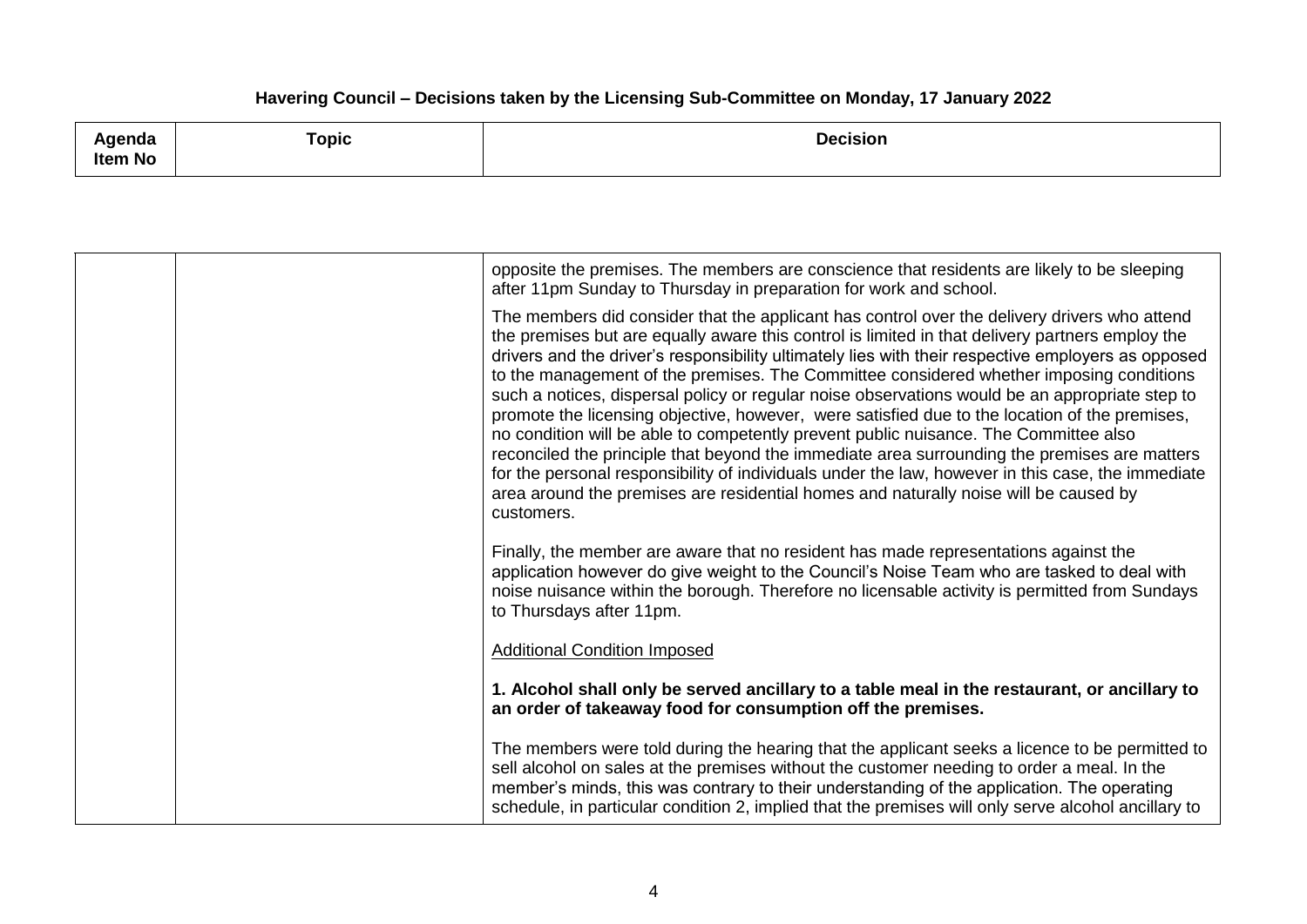| Agenda  | Горіс | <b>Decision</b> |
|---------|-------|-----------------|
| Item No |       |                 |

| opposed to a restaurant. As such, the members expected appropriate conditions to be offered<br>in the operating schedule to promote the four licensing objectives. Examples of such conditions<br>include conditions such as preventing vertical drinking, drinks to be served only in shatter proof<br>glass, having a DPS or personal licence holder present at the premises. The lack of conditions<br>offered by the applicant demonstrated to the members the applicant does not know the value of<br>having such conditions when seeking to operate a 'bar' or 'drinks establishment'. The<br>members found that imposing conditions will be counter productive in promoting the licensing<br>objectives as the applicant will not understand the necessity of such conditions when operating<br>a Bar.<br>Moreover, the members find that allowing a drinks establishment in a location that has many<br>residential homes is likely to cause Public Nuisance to the residents given the nature as the<br>noise that will be generated drinkers at the premises will have a detrimental effect on the lives<br>of the residents. Having a condition to requiring alcohol to be only served as ancillary with a<br>meal reflects the true nature of the premises, as described by the applicant, a restaurant and |
|-------------------------------------------------------------------------------------------------------------------------------------------------------------------------------------------------------------------------------------------------------------------------------------------------------------------------------------------------------------------------------------------------------------------------------------------------------------------------------------------------------------------------------------------------------------------------------------------------------------------------------------------------------------------------------------------------------------------------------------------------------------------------------------------------------------------------------------------------------------------------------------------------------------------------------------------------------------------------------------------------------------------------------------------------------------------------------------------------------------------------------------------------------------------------------------------------------------------------------------------------------------------------------------------------------------------------|
| will prevent public nuisance to the residents as also stated by the Council's Noise team.<br>Conditions agreed by the Applicant and the Council's Noise Team<br>Noise from deliveries of stock.<br>1)                                                                                                                                                                                                                                                                                                                                                                                                                                                                                                                                                                                                                                                                                                                                                                                                                                                                                                                                                                                                                                                                                                                   |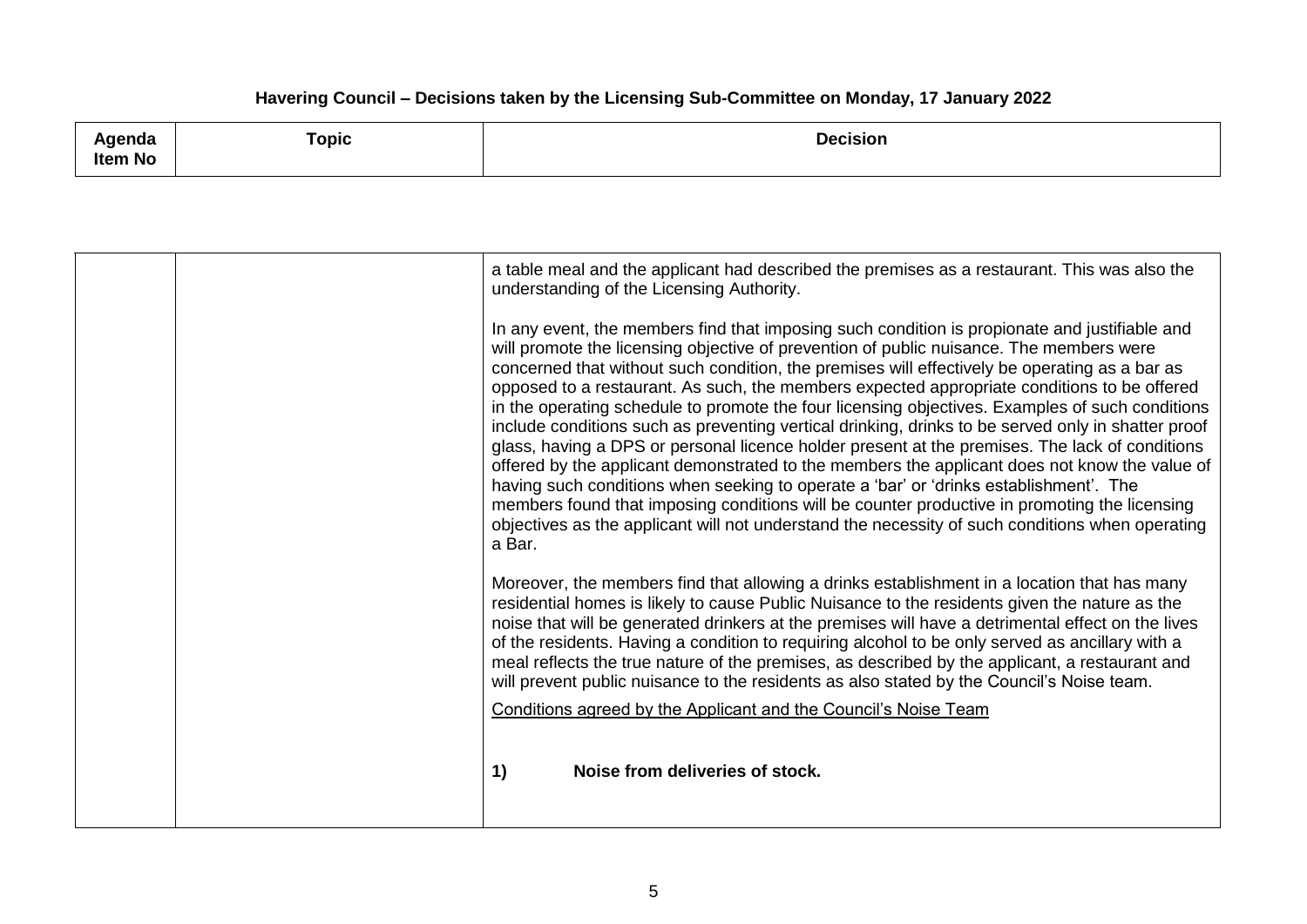| Agenda<br>Item No | $\tau$ opic | <b>Decision</b> |
|-------------------|-------------|-----------------|
|-------------------|-------------|-----------------|

| No deliveries shall be received at the premises outside of the following hours:<br>08.00-18.00 Monday-Friday<br>08.00-13.00 Saturday<br>No deliveries on Sunday, Public and Bank Holidays<br>Reason: To prevent a public nuisance from deliveries at unreasonable times. |
|--------------------------------------------------------------------------------------------------------------------------------------------------------------------------------------------------------------------------------------------------------------------------|
| <b>Noise from waste collections</b><br>2)                                                                                                                                                                                                                                |
| No waste collections shall occur at the premises outside of the following hours:<br>07.00-18.00 Monday-Friday<br>08.00-13.00 Saturday<br>No deliveries on Sunday, Public and Bank Holidays                                                                               |
| Reason: To prevent a public nuisance from waste collections at unreasonable times.                                                                                                                                                                                       |
| Deliveries of food and alcohol<br>3)                                                                                                                                                                                                                                     |
| No deliveries of food and alcohol shall be collected from the premises outside the<br>licensable hours.                                                                                                                                                                  |
| <b>Reason:</b> To prevent a public nuisance from deliveries at unreasonable times.                                                                                                                                                                                       |